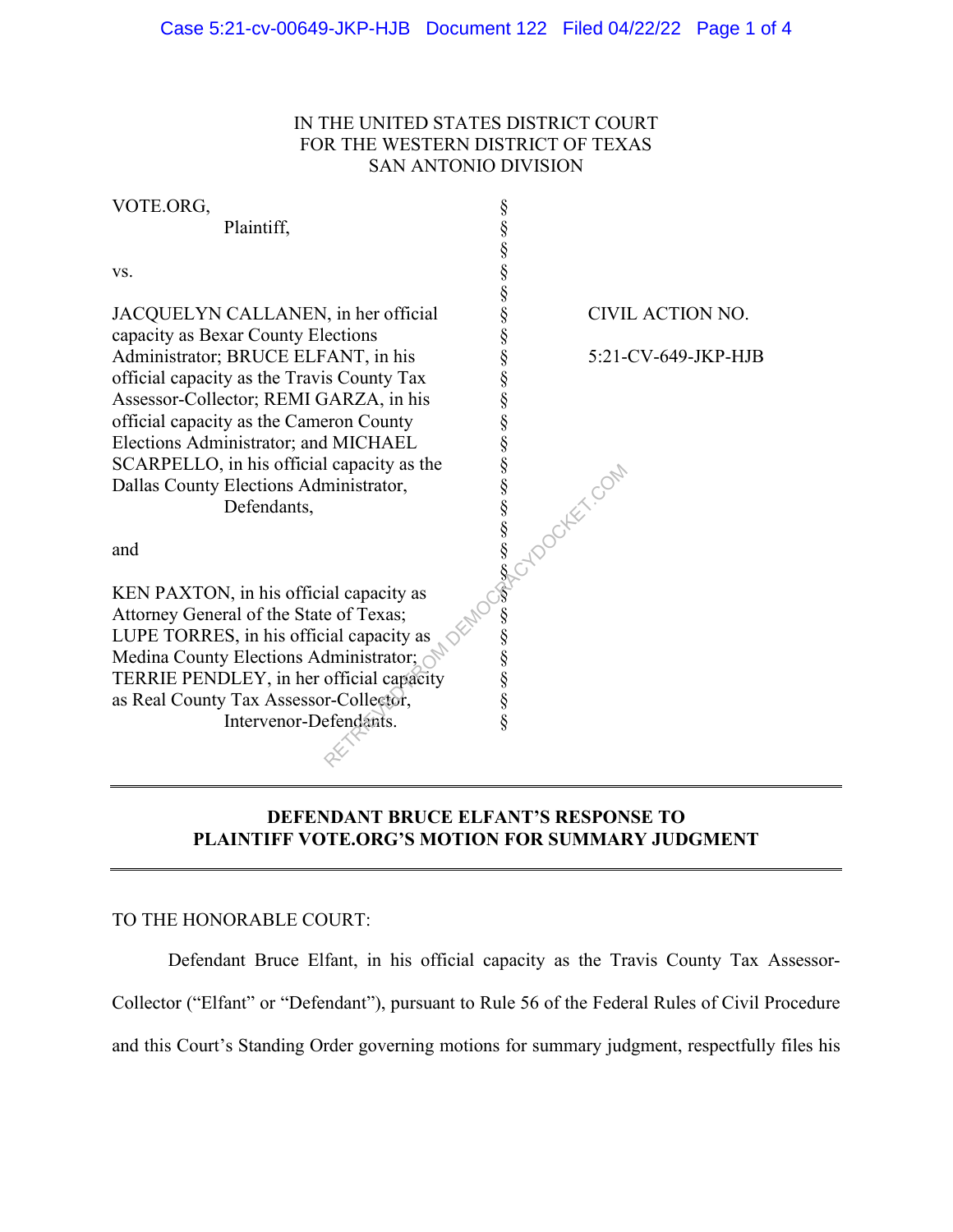### Case 5:21-cv-00649-JKP-HJB Document 122 Filed 04/22/22 Page 2 of 4

response to Plaintiff Vote.org's Motion for Summary Judgment and Memorandum of Law in Support (ECF No. 111) (the "Vote.org MSJ").

**I.**

## **SUMMARY OF THE PARTIES' CONTENTIONS IN THE PENDING MOTIONS**

Plaintiff brings suit pursuant to Section 1971 of the Civil Rights Act of 1964, 52 U.S.C. § 10101(a)(2)(B) ("the Act'). Plaintiff moves for summary judgment on Counts I and II of its Complaint, and asks the Court to enjoin enforcement of Section 14 of Texas House Bill HB 3107, 87 Leg., Reg. Sess. (Tex. 2021), which amended Texas Election Code § 13.143(d-2). *See* Vote.org MSJ at 1. Intervenor-Defendants Lupe Torres and Terrie Pendley jointly move for summary judgment on the grounds that the Act does not provide Plaintiff with a cause of action because the Act does not provide for a private right of action, the Complaint lacks an allegation of race-based discrimination and, in the alternative, the "wet signature" requirement of Texas's new legislation is material to determining a prospective voter's eligibility and does not deny any person the right to vote. Intervenor-Defendants Lupe Torres' and Terrie Pendley's Motion for Summary Judgment (ECF No. 109) (the "Torres-Pendley MSJ") at 3. Intervenor-Defendants Ken Paxton and Defendant Remi Garza move for summary judgment on the grounds presented in the Torres-Pendley MSJ, and further on the grounds that Plaintiff lacks standing to assert the claims of parties who are not members of Plaintiff's organization and, further, that the challenged statute does not violate the Act's materiality provision or unlawfully burden the right to vote. Intervenor-Defendant Ken Paxton & Defendant Remi Garza's Motion for Summary Judgment (ECF No. 108) (the "Paxton-Garza MSJ") at 1-2. Reflective the Act does not provide Plaintiff with a<br>rivate right of action, the Complaint lack<br>ternative, the "wet signature" requirement<br>prospective voter's eligibility and does not<br>nts Lupe Terres' and Terrie Pendley's

Plaintiff brings suit against Defendant Elfant "for the manner in which he enforces the Wet Signature Rule," referring to Section 14 of Texas House Bill HB 3107. Complaint (ECF No. 1)  $\P$ [[ 20, 22, 24 & 40. Plaintiff seeks summary judgment against Defendant Elfant, and the other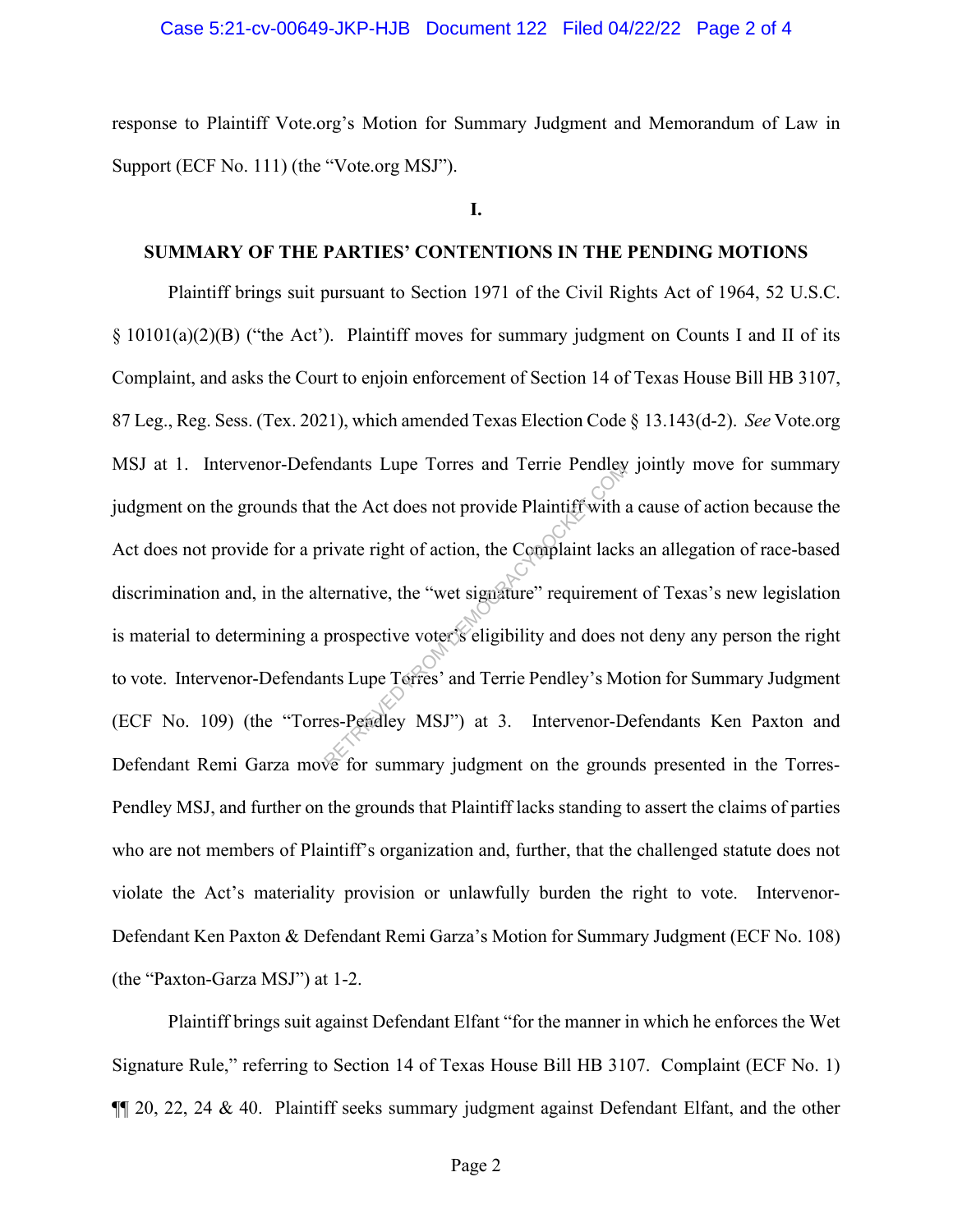## Case 5:21-cv-00649-JKP-HJB Document 122 Filed 04/22/22 Page 3 of 4

Defendants, and requests the Court to enjoin enforcement of the "Wet Signature Rule" contained in HB 3107.

Defendant Elfant denies that he has violated any state or federal laws or rights secured under the United States Constitution in conducting his activities as the Travis County Tax Assessor-Collector. *See* Defendant Bruce Elfant's Original Answer to Plaintiff's Complaint (ECF No. 29) at ¶¶ 39-40 & 45-47.

#### **II.**

#### **RESPONSE**

Defendant Elfant takes no position on the competing claims and positions advanced in the pending summary judgment motions. Defendant's position has always been that his office will comply with federal and state laws governing voter registration, including the law as determined by this Court or on appellate review. Defendant Elfant believes that that the competing summary judgment motions sufficiently present the legal issues that the Court must resolve. Accordingly, Defendant Elfant respectfully declines to proffer his own brief, as it would not assist the Court in its task of determining the pure issues of law at issue in Plaintiff's summary judgment motion or in the competing summary judgment motions, but would instead serve only to increase the costs of litigation to all parties. The set of position of the competing claims at<br>the laws governing voter registration, incl<br>review. Defendant Elfant believes that<br>ly present the legal issues that the Court<br>y declines to proffer his own brief, as it v<br>ure

/ / /